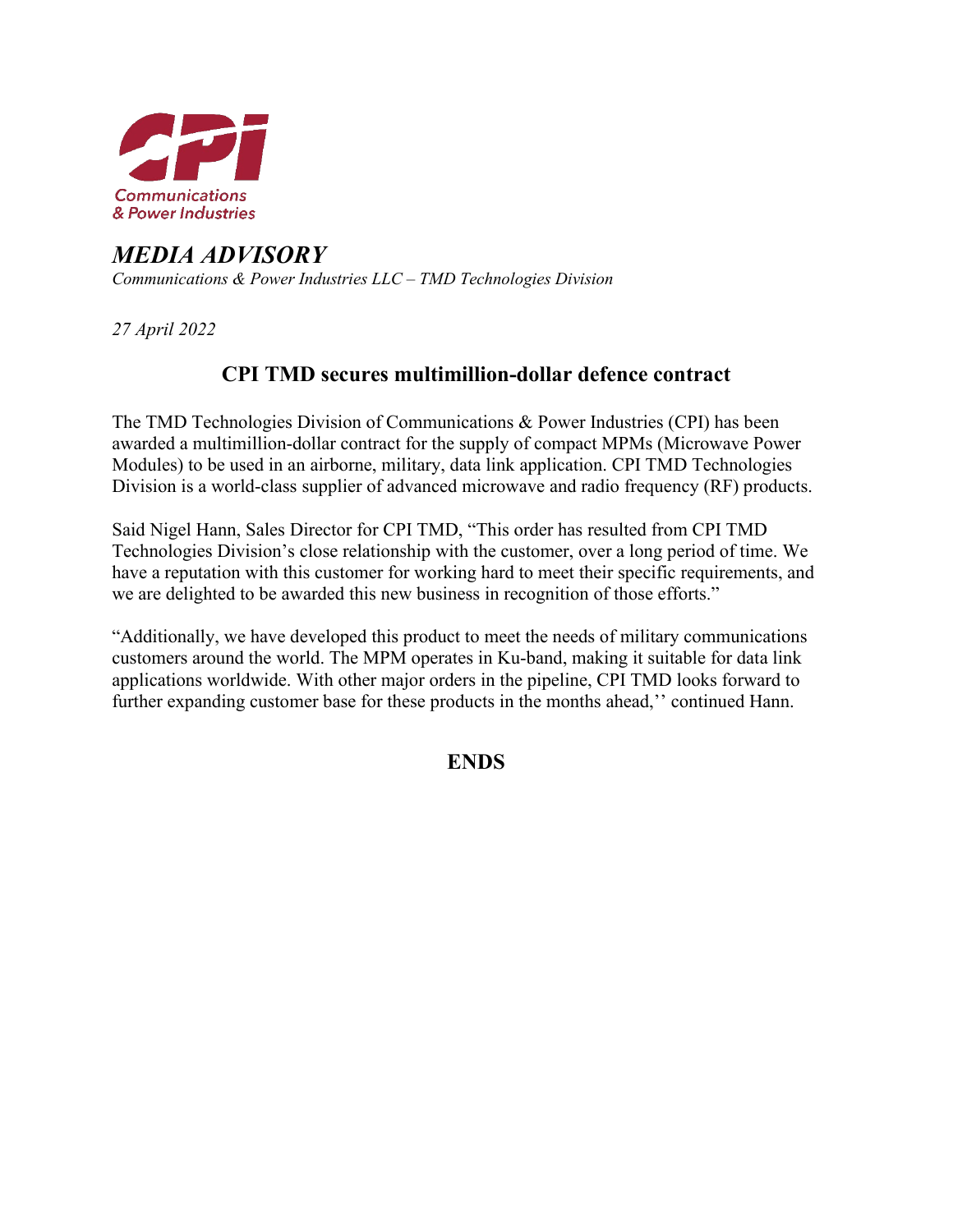#### **About Communications & Power Industries**



Communications & Power Industries (CPI) is a global manufacturer of electronic components and subsystems focused primarily on communications and defense markets. With a heritage of technological excellence that spans decades, CPI develops, manufactures, and globally distributes innovative and reliable technology solutions used in the generation, amplification, transmission, and reception of microwave signals for commercial and military applications. Learn more about CPI at [www.cpii.com.](http://www.cpii.com/) 

### **CPI TMD Technologies Division – leaders in scientific and technical microwave and RF innovation**



*CPI TMD's headquarters design and manufacturing facility in West London, UK.* 

With a heritage dating back to the 1940s, CPI TMD Technologies is a world-class designer and manufacturer of professional microwave and RF products. At the division headquarters in Hayes, West London it produces specialized transmitters, amplifiers, microwave power modules (MPMs), high voltage power supplies, microwave tubes and transponders for radar, electronic warfare (EW), and communications applications. A previous twice Queen's Award winner, it also produces a range of advanced instrumentation microwave amplifiers for EMC testing, scientific and medical applications.

CPI TMD Technologies is also making ongoing and substantial investment in the development of quantum-enabled technology under the UK National Quantum Technologies Programme (UK-NQTP).

CPI TMD Technologies has also expanded its investment in the Solid-State Power Amplifier MPM space through a partnership with Diamond Microwave LTD, and now has SSPA MPMs available with various output power options from UHF through Ku band.